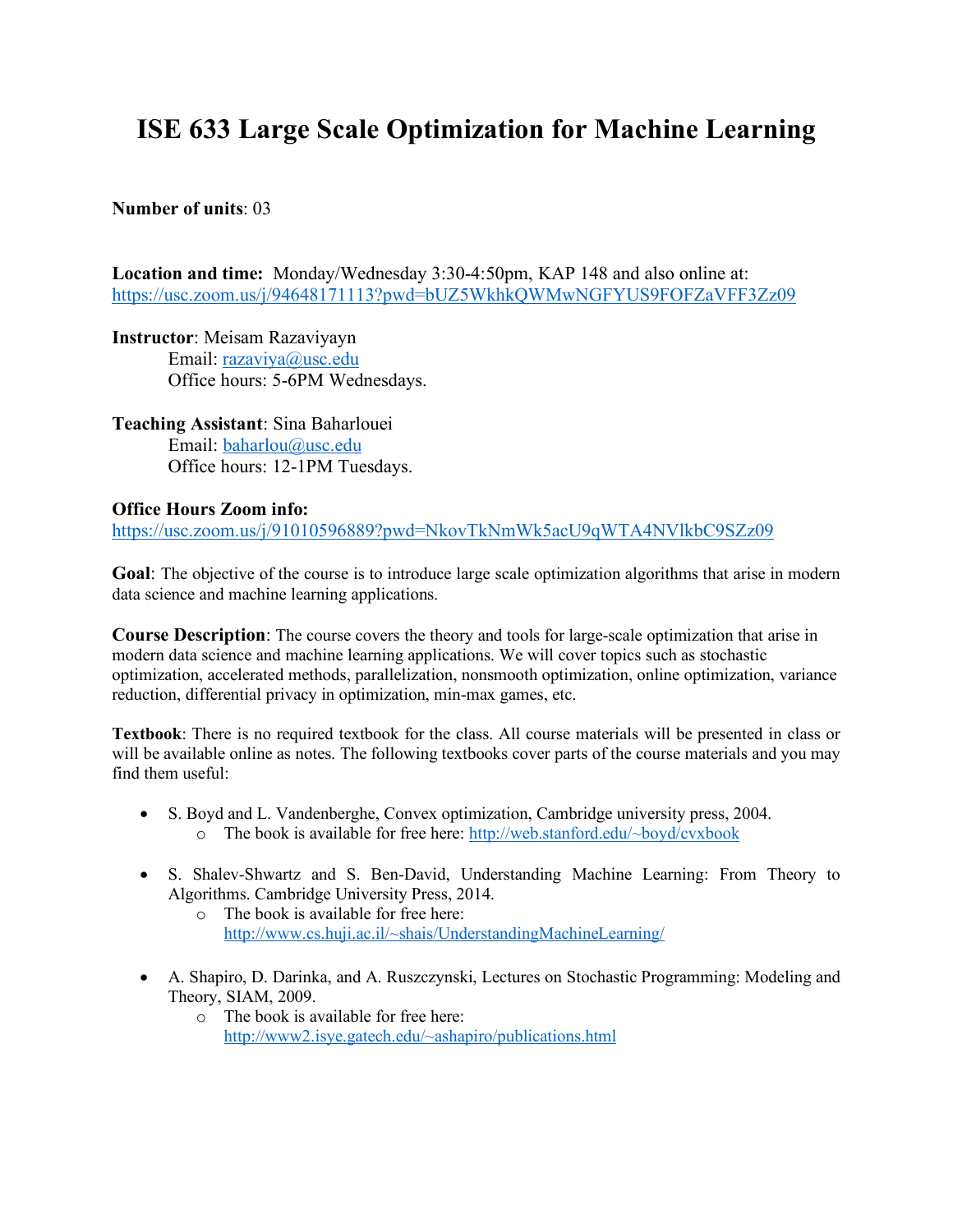**Tentative Course Plan:** (Course materials may change depending on the progress)

- Basics and preliminaries (Week 1)
	- o Optimization overview, examples in machine learning, large-scale optimization, memory/time/CPU requirement
	- o Mathematical Basics
- Unconstrained optimization: optimality conditions and algorithms (Weeks 2-3)
	- o Necessary and sufficient optimality conditions
	- o Convex versus non-convex and their examples
	- o First-order methods (unconstrained)
	- o Convergence analysis: Lower and upper-iteration complexity bounds
	- o Momentum and accelerated methods
- Constrained optimization (Weeks 4-6)
	- o Examples of constrained optimization in machine learning: fairness, safety, etc.
	- o KKT optimality conditions and Lagrange multipliers
	- o Projection-based algorithms, examples in machine learning
- Nonsmooth optimization (Weeks 7-8)
	- o Examples of nonsmooth optimization in machine learning: Lasso, Netflix problem and Nuclear norm regularizers, nonsmooth activations in deep learning, etc.
	- o Necessary and sufficient optimality conditions
	- o Algorithms and their analysis: block coordinate descent, successive upper-bound minimization, alternating direction method of multipliers, subgradient descent, proximal gradient
- Empirical risk minimization and stochastic optimization (Weeks 9-11)
	- o Stochastic/Online/Incremental optimization, SAA and SA
	- o Bias/variance tradeoffs
	- o Algorithms and their analysis: (robust) stochastic (sub-)gradient descent, stochastic variance reduced gradient descent
	- o Parallel optimization: synchronous vs asynchronous
- Online convex optimization (Weeks 11-12)
	- o Examples and regret definition
	- o Algorithms and their analysis: follow-the-leader, follow-the-regularized-leader, online gradient descent
- Learning via min-max optimization (Weeks 13-14)
	- o Examples: Generative Adversarial Networks, Adversarial Learning
	- o Algorithms: Danskin's theorem, gradient descent-ascent algorithm, proximal-type methods
- Differential privacy and optimization (Weeks  $14-15$ ) If we have time
	- o Differential privacy definition and examples
	- o Lower and upper-bounds on differentially private convex optimization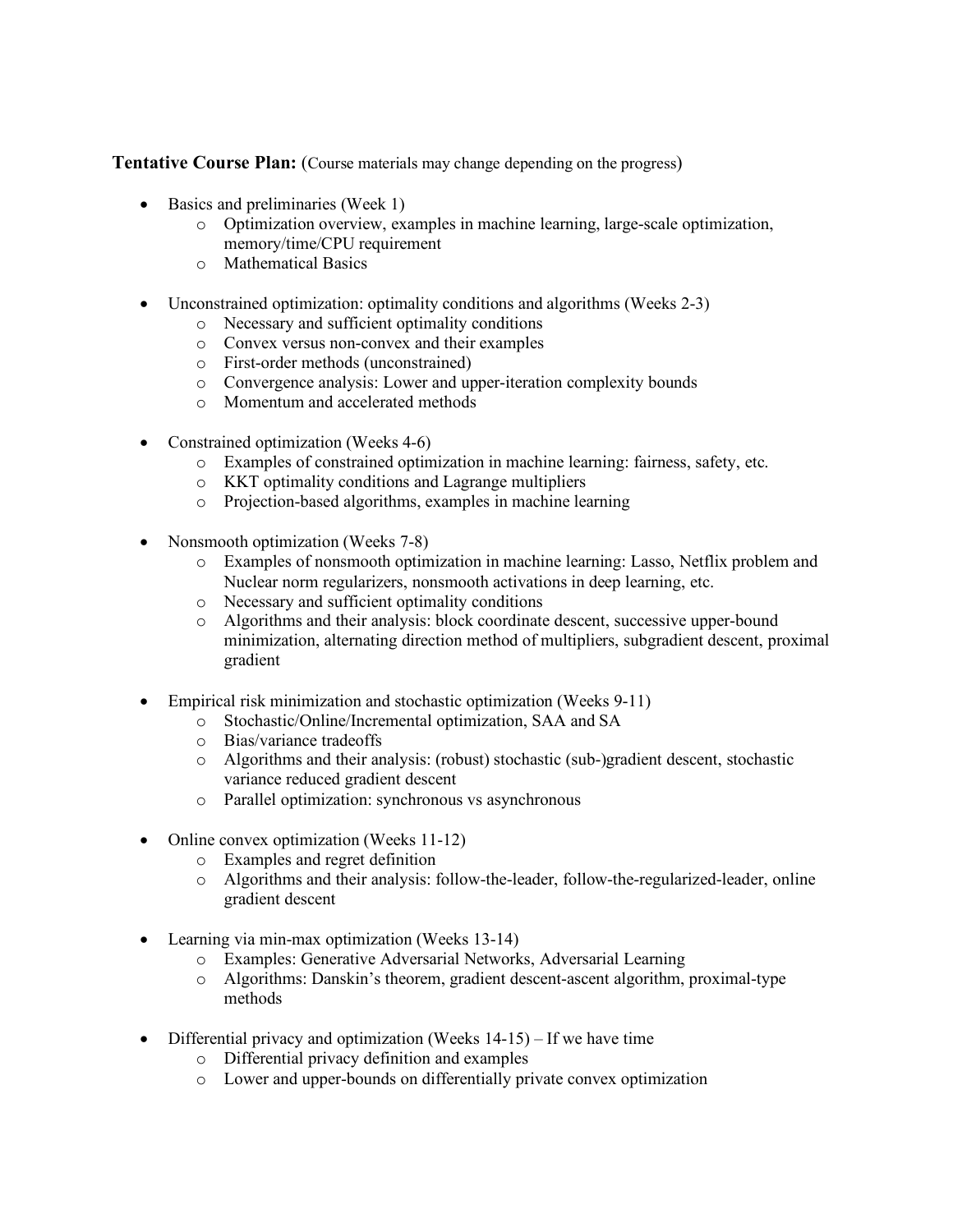#### **Course Requirement and Grading:**

- During class time midterm on October 13 (30%)
- Final exam, Monday December 13, 2pm-4pm (35%)
- Homework assignments (20%)
- Participation  $(5\%)$
- Scribing  $(10\%)$

#### **Homework assignments:**

- All homework assignments are **due by 11:59pm** on the date indicated.
- Homework assignments must be submitted via Blackboard. **Only one pdf file** should be submitted for each homework assignment. You can submit latex pdf files, word converted pdfs, or scanned images which are converted to pdf format.
- Late homework submissions are not accepted **under any circumstances**. Start your homework assignments early.
- There will be 5-6 homework assignments. The two lowest scores will not be considered in your final grade.
- You are encouraged to discuss homework assignments with other students. However, each student is required to submit his/her own personal work.

**Scribing:** In order to gain experience with technical writing, each student is required to scribe notes for one lecture. These notes will be revised by the instructor and will be posted on the course website. The scribed notes should be written in a way that they are completely understandable to a student who may have missed the class. The **deadline for your scribing assignment is one week after the lecture** you are scribing.

**Class Participation:** Class participation is 5% of your entire grade. This grade will be based on the following two criteria:

- Being present in the lectures and actively participate in the discussions in class
- Answering the questions asked by other students in the class **Slack channel** and participate in the discussions on Slack

**Scribing:** In order to gain experience with technical writing, each student is required to scribe notes for two lectures. The scribed notes should be written *in a way that they are completely understandable to a student who may have missed the class*. The link to the **signup sheet** and the **overleaf document** is posted on Blackboard. For your scribing assignments, pay attention to the followings:

- The deadline for the assignment is 7 days after the lecture that you are scribing.
- The previous years' scribes is shared with you on Overleaf. Do not think of the previous years' scribes as perfect and complete. The topics are even changed in some parts of the course. Edit the document as you see fit. You should directly edit on the overleaf file. Your grade will be based on the improvement you made compared to last years' notes.

#### **Where should you ask your questions?**

- If you have a question regarding homework assignments or other parts of the course that you think other students, the TA, or the instructor can answer it, please ask the question in the course Slack channel. This will increase the interactions among all of us during this pandemic time.
- If you have questions regarding your homework assignment's grades, please email the TA.
- Email the instructor for other inquiries not listed above.